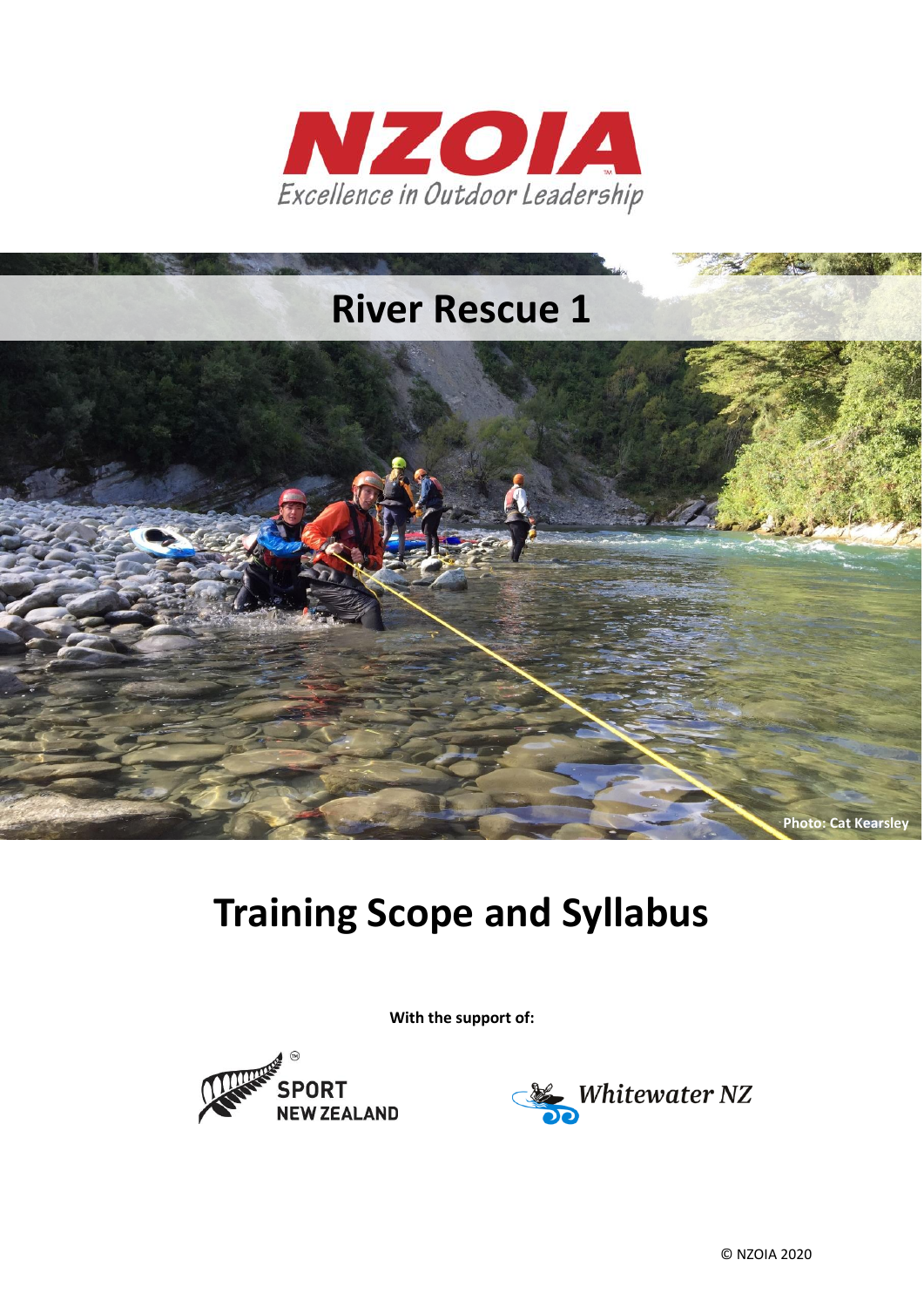# **NZOIA™ WWNZ River Rescue 1 Scope**

### **River Rescue 1 Profile**

The NZOIA/WWNZ River Rescue 1 certificate holder will have been trained in the following skills in class 2 white water:

- River hydrology
- Communications
- River running strategies
- Equipment selection
- Self rescue
- Bank based rescue
- Boat based rescue
- Swimmer based rescue

#### **Scope**

This certificate is part of a pathway for recreational and professional paddlers to better enable them to safely paddle with their peers, when leading a group, or when providing an instructional or guided experience. This certificate does not define the ability to lead or instruct.

River Rescue 1 is a prerequisite for participation in the NZOIA Kayak 1 and NZOIA Canoe 1 assessments.

#### **Prerequisites**

To enable meaningful learning in all aspects of the syllabus it is required that participants have the following kayak experience:

- At least 10 river trips on class 2 white water, and sufficient experience to paddle independently without the close supervision of peers or an instructor
- Reliable roll in class 2 white water (kayakers only)

#### **Revalidation**

The NZOIA/WWNZ River Rescue 1 certificate holder is recommended to attend a River Rescue 1 course every three years.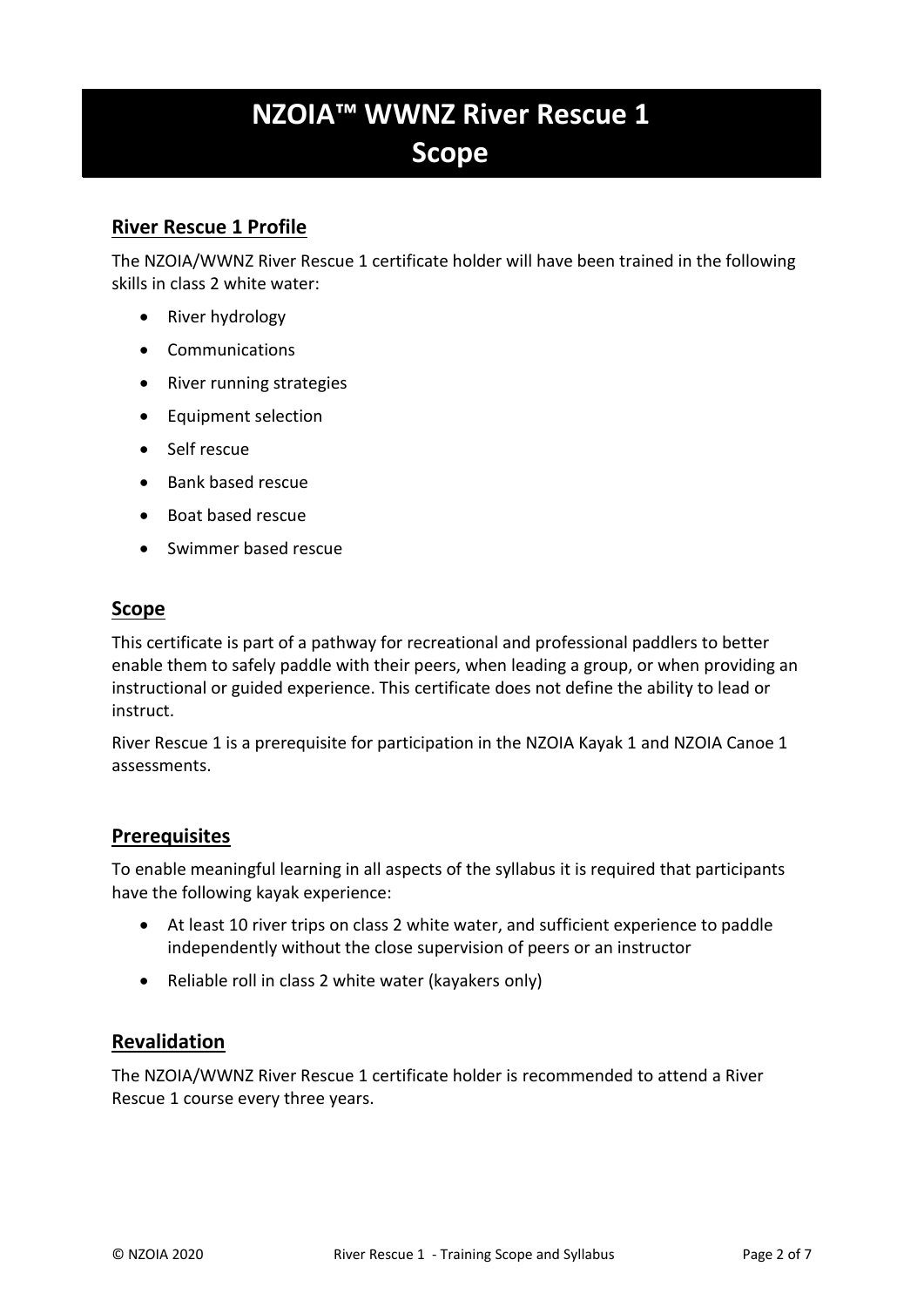## **Progressing to River Rescue 2**

As the NZOIA/WWNZ River Rescue 1 certificate holder gains more experience, they can progress to gaining the River Rescue 2 certificate. The steps they can follow include:

- Gaining the experience outlined in the NZOIA/WWNZ River Rescue 2 prerequisites
- Attending a skills training course

# **Syllabus**

### **Training Notes**

This syllabus is to assist trainers with establishing standards, running courses and judging a participant's competency. All training must be based on current good practice and industry standards.

This syllabus is also to help participants know what they will be taught to do and what tasks they will be asked to complete. To enjoy and benefit from the programme the participant needs to be sufficiently skilled and experienced as a paddler to participate fully. For this reason, it is essential that the participant is competently paddling class 2 and comfortable in this environment both in your kayak/canoe and as a swimmer. You must be able to demonstrate a reliable kayak roll in class 2 white water (kayakers only).

Please refer to the Scope and Syllabus about the course prerequisites.

While this is not an assessment of competency, it is the trainer's role to provide participants with a clear picture through formal feedback of their level of personal competency such as; areas where they are at or above current good practice and areas in which improvement is required. Personal competency will be established through:

- Questioning and discussion
- Observation of practical tasks

As this course is a prerequisite for NZOIA Kayak 1, participants preparing for this assessment will need coaching and feedback appropriate to achieving a pass on their Kayak 1 assessment.

Site selection: It is the trainer's responsibility to select venues for this course appropriate to the skill and experience level of participants.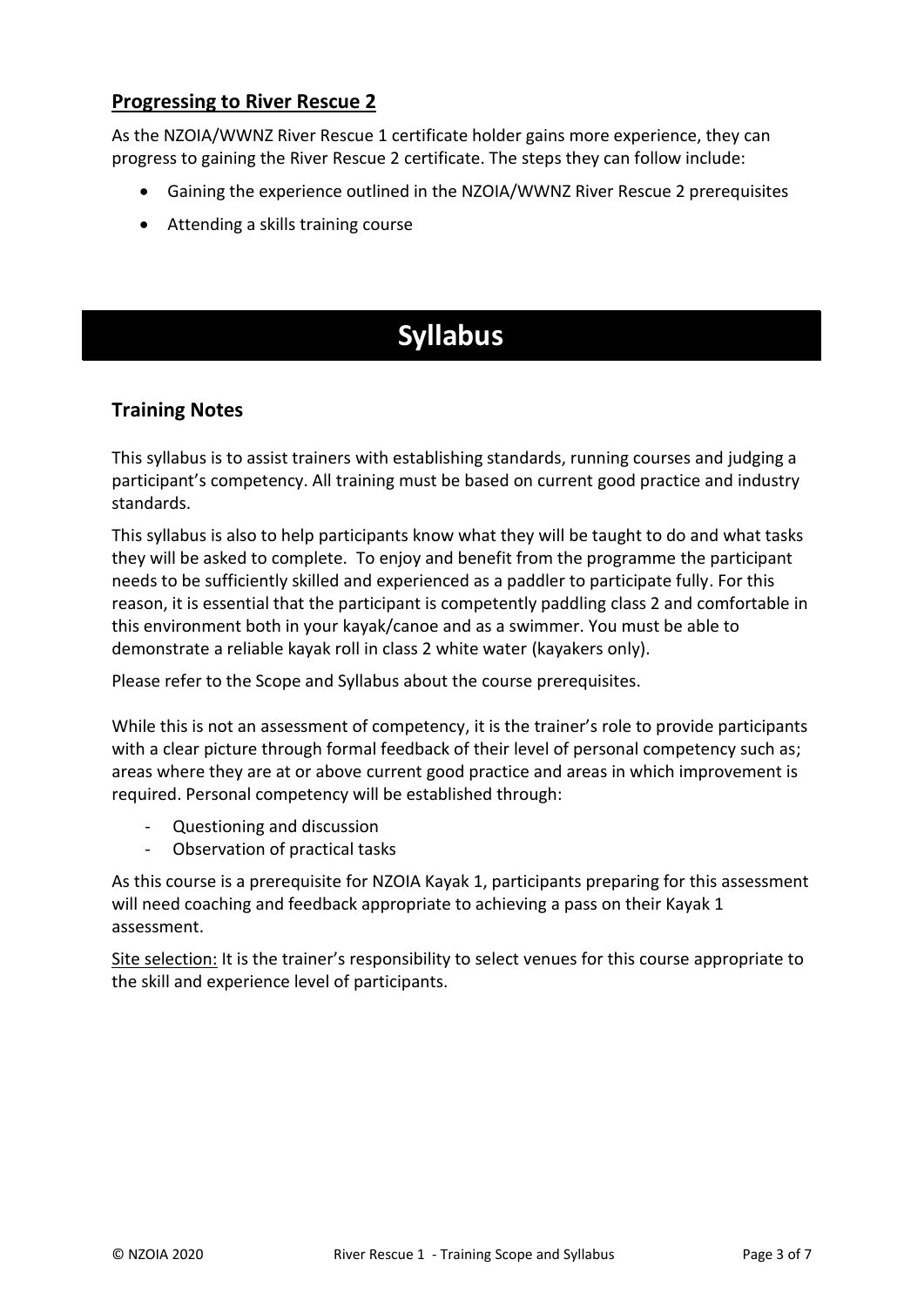# **Kayak based Syllabus**

## **Technical Skills**

#### **1. Self, boat and bank based rescues**

The participant will learn the following river rescue skills at a given location on a class 2 river section:

Self rescue:

**1.1** Capsize, exit and recover (self and equipment)

Boat based rescues:

- **1.2** Capsize, release and roll while attached to a towline
- **1.3** Management techniques with and without a towline e.g. rafting up, assisted kayaking, shove, "instructor draw"
- **1.4** Assisted ferry glide (with and without a towline)
- **1.5** Bow (or T) Rescue, H Assist, Barrel Roll
- **1.6** Deep water rescue
- **1.7** Getting a swimmer across the river by; a bow carry, a stern deck carry and a tow
- **1.8** Coaching a swimmer while retrieving gear
- **1.9** Moving kayaks and paddles around the river without use of a towline
- **1.10** Towing; a kayak and a paddle
- **1.11** Rescue of an unconscious swimmer

Bank based rescues:

- **1.12** Rescue a swimmer using a throw bag; attention gained, accurate throw, stable belay, safe pendulum
- **1.13** Set up a simple 3:1 hauling system ie Z-drag (for efficiency this can be done as a simulated rescue on land)
- **1.14** Methods for dealing with foot entrapments

#### **2. Selection and correct use of kayak gear and safety equipment commonly used in New Zealand**

The participant will learn:

- **2.1** About equipment commonly used in New Zealand, including the types, characteristics, advantages, limitations, cost, care, maintenance and storage for a range of equipment e.g. kayaks, PFD's, spray decks, paddles, helmets, dry tops/paddle jackets and other clothing and footwear suitable for kayaking
- **2.2** The importance of using equipment that is in good condition and well maintained for use in a class 2 white water environment
- **2.3** Appropriate choice of clothing and footwear for the environmental conditions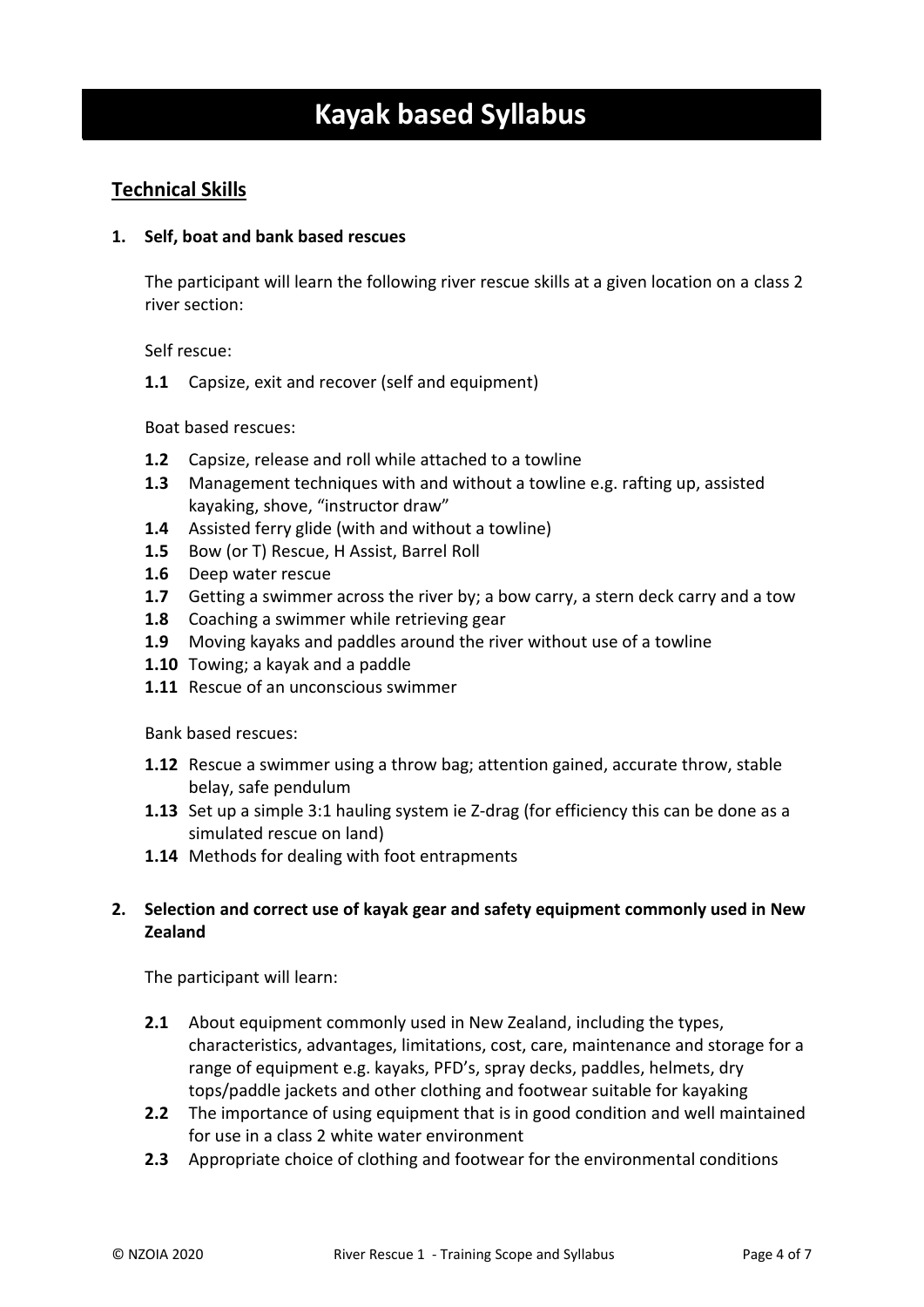**2.4** Gain a working knowledge of a range of simple safety equipment e.g. air bags, survival bags, towlines, throw bags, slings, karabiners, Prusiks, knife, saw, split paddle

#### **3. Common river hazards**

The participant will learn:

- **3.1** How to identify common river hazards e.g. recirculating hydraulics, undercuts, sieves, sweepers, strainers, entrapment features
- **3.2** To establish the 'real' risk of river hazards
- **3.3** Methods to manage, remove and reduce the risk of river hazards

#### **4. Controlled river running**

The participant will learn:

- **4.1** Selecting a suitable river trip
- **4.2** Preparing for and executing a safe, well managed river trip
- **4.3** Identifying river features and hazards and how to use and/or avoid them
- **4.4** River running strategies, including scouting and choosing safe lines through rapids

#### **Rescue Management**

#### **5. Working within a team to deal with rescue scenarios**

The participant will learn:

- **5.1** Accepted/commonly used river communication signals
- **5.2** To identify the situation and appropriate course of action
- **5.3** Prioritisation of tasks e.g. self, victim, paddle, boat
- **5.4** Their strengths and limitations in a rescue situation
- **5.5** The purpose and role of clear leadership

#### **6. Organise and lead a group to deal with rescue scenarios**

The participant will learn to:

- **6.1** Identify the required rescue and best approach
- **6.2** Maintain the safety of self and other group members
- **6.3** Decisive decision making
- **6.4** Deliver clear and concise information in a river environment
- **6.5** Delegate tasks
- **6.6** Know the limitations of, or potential for getting external help (who, how and when)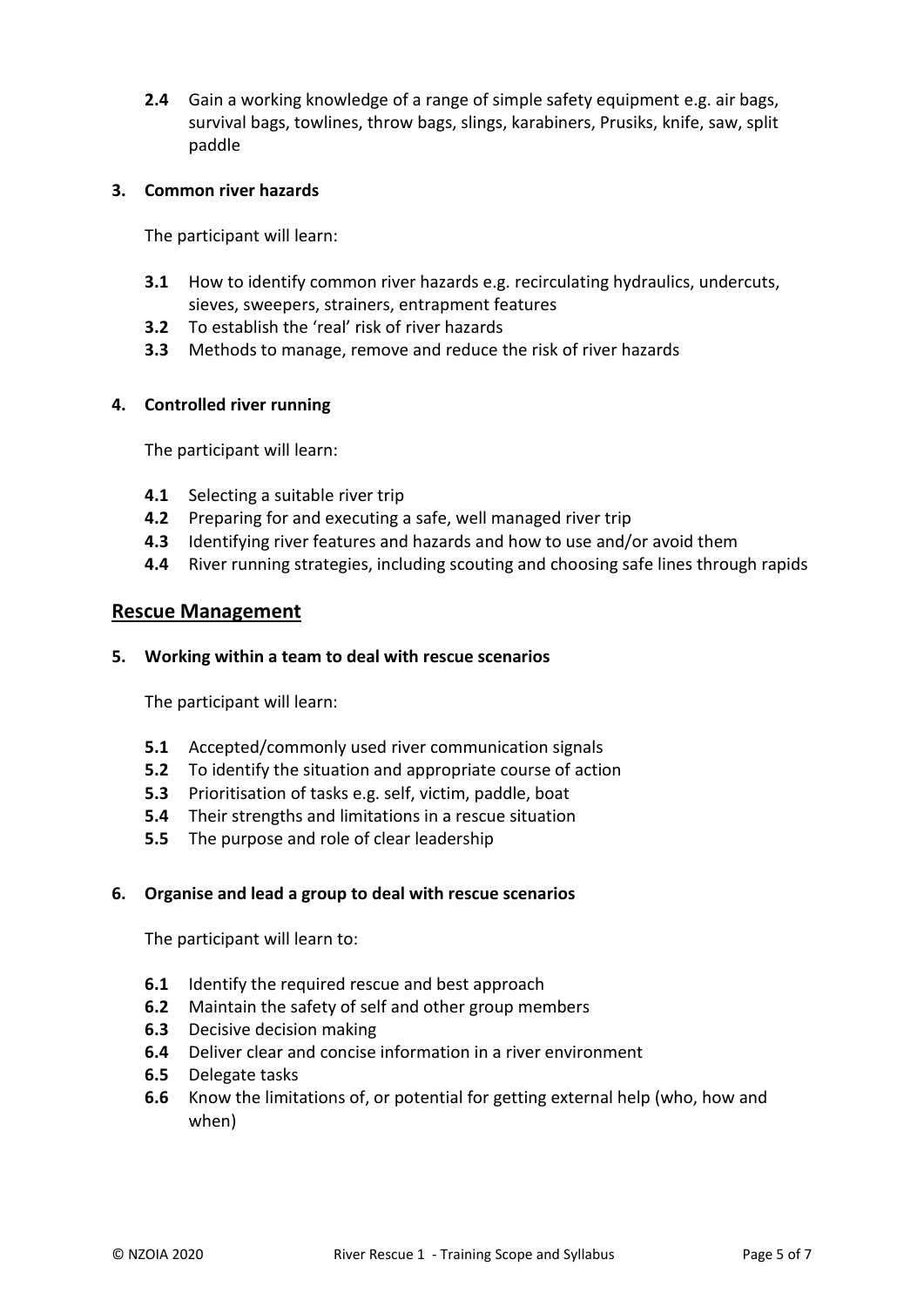# **Canoe based Syllabus**

### **Technical Skills**

#### **1. Self, boat and bank based rescues**

The participant will learn the following river rescue skills at a given location on a class 2 river section:

Self rescue:

- **1.1** Swim to shore with tow and fully loaded canoe using painter line then bail the canoe
- **1.2** Right a fully loaded boat (with leashed gear) and re-entry without shore access (open water technique

Boat based rescue:

- **1.3** Tow canoe
- **1.4** X-rescue
- **1.5** Curl
- **1.6** Effectively manage the group while dealing with a canoe over (multiple swimmer)
- **1.7** Rescue of an unconscious swimmer

Bank based rescue:

- **1.8** Rescue a swimmer using a throw bag; attention gained, accurate throw, stable belay, safe pendulum
- **1.9** Set up a simple hauling system/Z- drag/3:1 system with a pin kit (for efficiency this can be done as a simulated rescue on land)
- **1.10** Methods for dealing with foot entrapments

#### **2. Selection and correct use of canoe gear and safety equipment commonly used in New Zealand**

The participant will learn:

- **2.1** About equipment commonly used in New Zealand, including the types, characteristics, advantages, limitations, cost, care, maintenance and storage for a range of equipment e.g. canoes, PFD's, paddles, helmets, dry tops/paddle jackets and other clothing and footwear suitable for canoeing
- **2.2** The importance of using equipment that is in good condition and well maintained for use in a class 2 white water environment
- **2.3** Appropriate choice of clothing and footwear for the environmental conditions
- **2.4** About and gain a working knowledge of a range of simple safety equipment e.g. buoyancy, survival bags, towlines, throw bags, slings, karabiners, prusiks, knife, saw, spare paddles, bailer and painters.
- **2.5** The use and care of emergency communication equipment appropriate for use on a day trip e.g. flares, VHF radio, satellite phone, Personal Locater Beacon